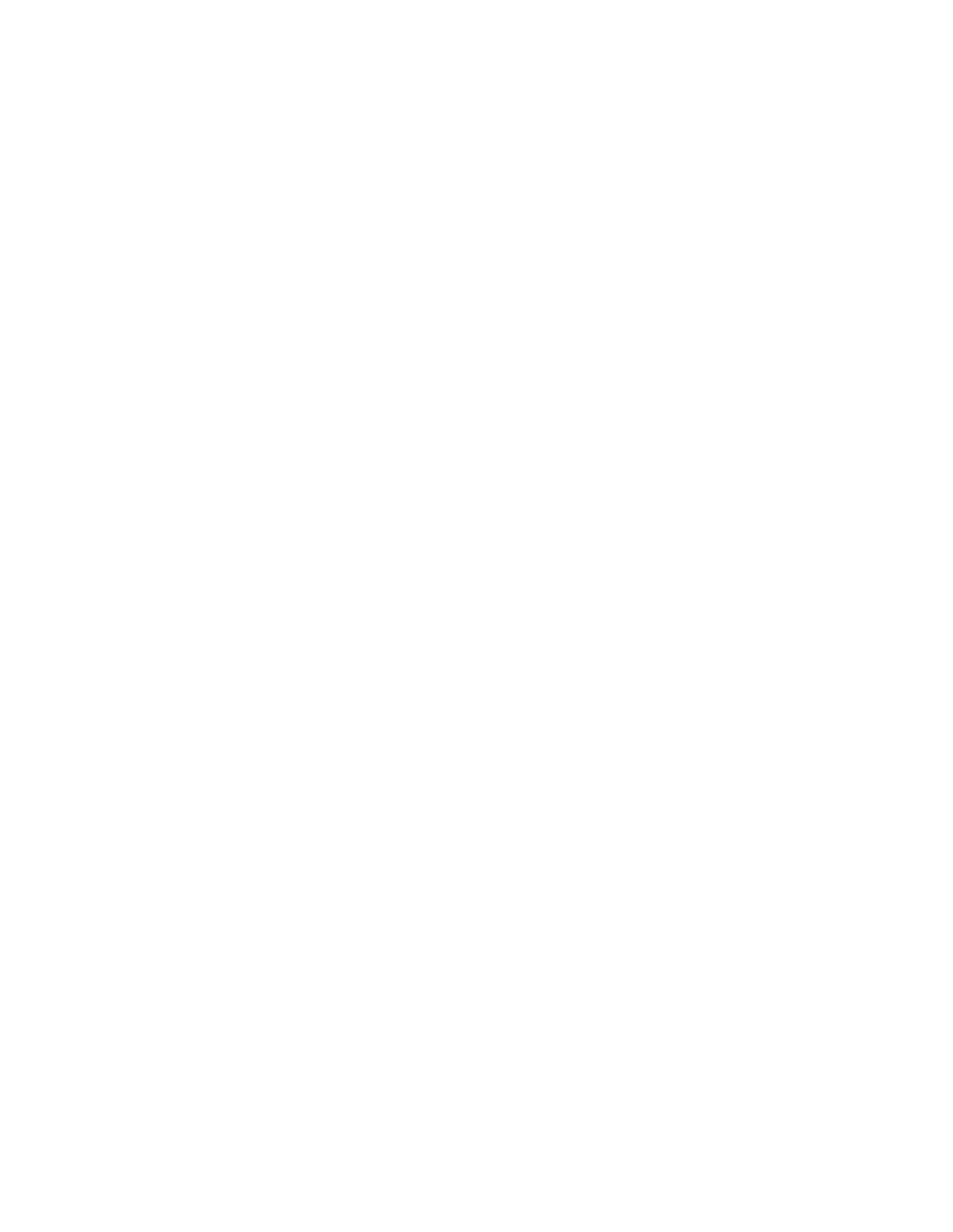A BILL to amend and reenact §61-8D-5 of the Code of West Virginia, 1931, as amended, relating 2 to increasing penalties for teachers and service personnel who commit sexual offenses against children with whom they hold positions of trust; providing that upon conviction for sexual offenses against children with whom they hold positions of trust such teachers and service personnel are prohibited from being employed by any educational, vocational, training, day care, group home, foster care program, or rehabilitation facility in the state; and defining terms.

*Be it enacted by the Legislature of West Virginia:*

 That §61-8D-5 of the Code of West Virginia, 1931, as amended, be amended and reenacted to read as follows:

#### **ARTICLE 8D. CHILD ABUSE.**

**§61-8D-5. Sexual abuse by a parent, guardian, custodian or person in a position of trust to a child; parent, guardian, custodian or person in a position of trust allowing sexual abuse to be inflicted upon a child; displaying of sex organs by a parent, guardian, or custodian; penalties.**

 (a) In addition to any other offenses set forth in this code, the Legislature hereby declares a separate and distinct offense under this subsection, as follows: If any parent, guardian or custodian of or other person in a position of trust in relation to a child under his or her care, custody or control, shall engage in or attempt to engage in sexual exploitation of, or in sexual intercourse, sexual intrusion or sexual contact with, a child under his or her care, custody or control, notwithstanding the fact that the child may have willingly participated in such conduct, or the fact that the child may have consented to such conduct or the fact that the child may have suffered no apparent physical injury or mental or emotional injury as a result of such conduct, then such parent, guardian, custodian or person in a position of trust shall be guilty of a felony and, upon conviction thereof, shall be imprisoned in a correctional facility not less than ten nor more than twenty years, or fined not less than \$500 nor more than \$5,000 and imprisoned in a correctional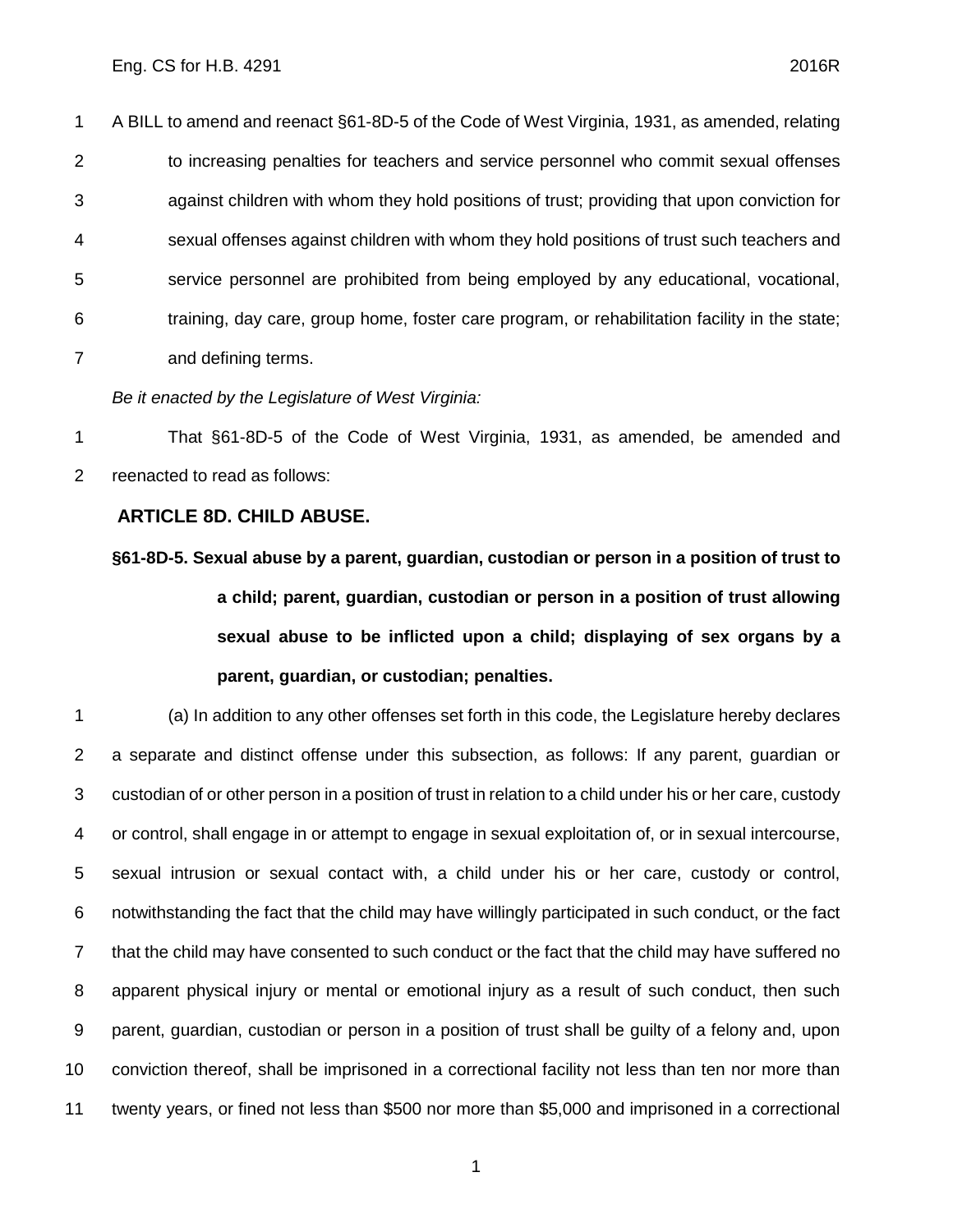#### Eng. CS for H.B. 4291 2016R

 facility not less than ten years nor more than twenty years: *Provided,* That any teacher or service person convicted of a crime under this subsection is thereafter prohibited from being employed by any preschool facility, kindergarten, elementary school, middle school, high school or other educational, training, vocational, day care, group home, foster care program, or rehabilitation facility licensed to operate or otherwise exist under the authority of this state.

 (b) Any parent, guardian, custodian or other person in a position of trust in relation to the child who knowingly procures, authorizes, or induces another person to engage in or attempt to engage in sexual exploitation of, or sexual intercourse, sexual intrusion or sexual contact with, a child under the care, custody or control of such parent, guardian, custodian or person in a position of trust when such child is less than sixteen years of age, notwithstanding the fact that the child may have willingly participated in such conduct or the fact that the child may have suffered no apparent physical injury or mental or emotional injury as a result of such conduct, such parent, guardian, custodian or person in a position of trust shall be guilty of a felony and, upon conviction thereof, shall be imprisoned in a correctional facility not less than five years nor more than fifteen years, or fined not less than \$1,000 nor more than \$10,000 and imprisoned in a correctional facility not less than five years nor more than fifteen years: *Provided,* That in the event the person who holds a position of trust and commits an offense described in this subsection is a teacher or service person, he or she, upon conviction thereof, shall be fined not less than \$5,000 nor more than \$25,000 and imprisoned in a correctional facility for not less than six nor more than sixteen years: *Provided, however,* That any teacher or service person convicted of a crime under this subsection is thereafter prohibited from being employed by any preschool facility, kindergarten, elementary school, middle school, high school or other educational, training, vocational, day care, group home, foster care program, or rehabilitation facility licensed to operate or otherwise exist under the authority of this state.

 (c) Any parent, guardian, custodian or other person in a position of trust in relation to the child who knowingly procures, authorizes, or induces another person to engage in or attempt to